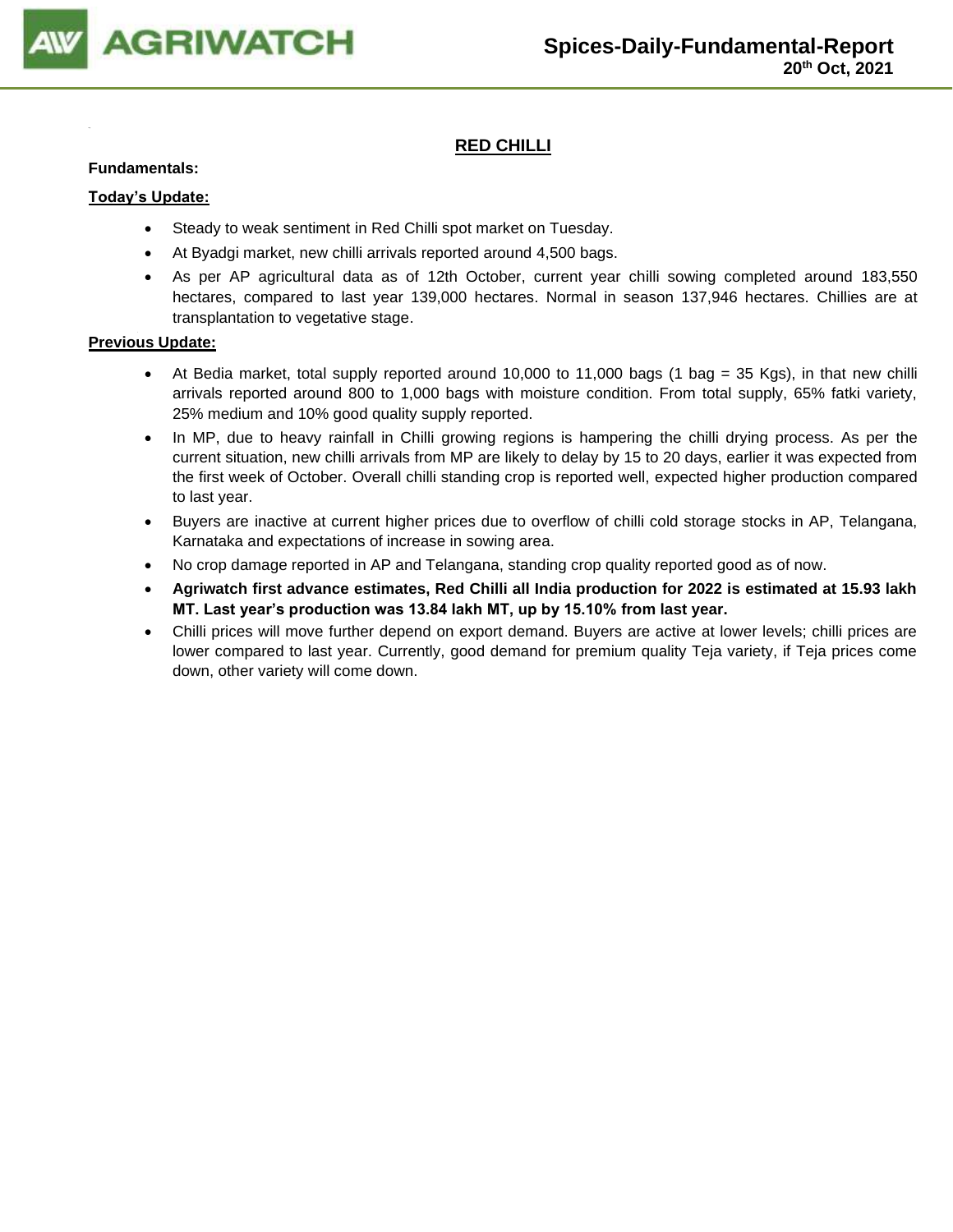

| Red Chilli Spot Market Prices(Loose): (Rs/Qtl) |                                                                                                                                                                                                                                                                                                                                                                                                                                                                                                                                                                                                                                                                                                                                                                                                                                           |                      |                        |                        |                        |                        |                              |  |
|------------------------------------------------|-------------------------------------------------------------------------------------------------------------------------------------------------------------------------------------------------------------------------------------------------------------------------------------------------------------------------------------------------------------------------------------------------------------------------------------------------------------------------------------------------------------------------------------------------------------------------------------------------------------------------------------------------------------------------------------------------------------------------------------------------------------------------------------------------------------------------------------------|----------------------|------------------------|------------------------|------------------------|------------------------|------------------------------|--|
|                                                |                                                                                                                                                                                                                                                                                                                                                                                                                                                                                                                                                                                                                                                                                                                                                                                                                                           |                      | 19-Oct-                | 19-Oct-                | 18-Oct-                | 18-Oct-                |                              |  |
| <b>State</b>                                   | <b>Centre</b>                                                                                                                                                                                                                                                                                                                                                                                                                                                                                                                                                                                                                                                                                                                                                                                                                             | Grade                | 21                     | 21                     | 21                     | 21                     | Change                       |  |
|                                                |                                                                                                                                                                                                                                                                                                                                                                                                                                                                                                                                                                                                                                                                                                                                                                                                                                           |                      | Low                    | High                   | Low                    | High                   |                              |  |
|                                                |                                                                                                                                                                                                                                                                                                                                                                                                                                                                                                                                                                                                                                                                                                                                                                                                                                           | <b>NCDEX Quality</b> | Closed                 | Closed                 | 9500                   | 10000                  | $\blacksquare$               |  |
|                                                | <b>LCA 334</b><br>Teja<br>No. 273<br><b>Guntur</b><br>No. 5<br><b>Benchmark</b><br>Fatki<br>market<br><b>Byadgi</b><br><b>US 341</b><br>Denvor Delux<br>Indam <sub>5</sub><br>Teja<br>Wonder Hot<br>341<br>Warangal<br>Denvor Delux<br>Paprika<br>Fatki<br>Teja (Cold storage)<br>Khammam<br>Teja (Non cold storage)<br>No. 12<br><b>Indu 2070</b><br><b>Bedia</b><br>Fatki<br>Jhankar<br>Ganesh<br>Teja(Khamam)<br>M.P. MacoTeja<br>Pala 12<br><b>New Delhi</b><br><b>LCA 334</b><br>Fatki<br>Packing<br>Dabbi<br>Guntur<br>Kaddi<br>Dabbi Dlx Local<br>Dabbi Medium Best (Local)<br>Dabbi Best (Bellary)<br><b>KDL Deluxe (Local)</b><br><b>KDL Deluxe (Bellary)</b><br><b>Byadgi</b><br><b>KDL Best(Local)</b><br><b>KDL Best(Bellary)</b><br><b>KDL Medium</b><br>Denvor Deluxe<br>2043<br>5531<br>C <sub>5</sub><br><b>KDL Fatki</b> |                      | Closed                 | Closed                 | 10000                  | 11200                  |                              |  |
|                                                |                                                                                                                                                                                                                                                                                                                                                                                                                                                                                                                                                                                                                                                                                                                                                                                                                                           |                      | Closed                 | Closed                 | 12500                  | 14400                  | $\qquad \qquad \blacksquare$ |  |
|                                                |                                                                                                                                                                                                                                                                                                                                                                                                                                                                                                                                                                                                                                                                                                                                                                                                                                           |                      | Closed                 | Closed                 | 12000                  | 13000                  |                              |  |
| <b>Andhra Pradesh</b>                          |                                                                                                                                                                                                                                                                                                                                                                                                                                                                                                                                                                                                                                                                                                                                                                                                                                           |                      | Closed                 | Closed                 | 11500                  | 12500                  |                              |  |
|                                                |                                                                                                                                                                                                                                                                                                                                                                                                                                                                                                                                                                                                                                                                                                                                                                                                                                           |                      | Closed                 | Closed                 | 6000                   | 9000                   |                              |  |
|                                                |                                                                                                                                                                                                                                                                                                                                                                                                                                                                                                                                                                                                                                                                                                                                                                                                                                           |                      | Closed                 | Closed                 | 14000                  | 15000                  |                              |  |
|                                                |                                                                                                                                                                                                                                                                                                                                                                                                                                                                                                                                                                                                                                                                                                                                                                                                                                           |                      | Closed                 | Closed                 | 12500                  | 13500                  |                              |  |
|                                                |                                                                                                                                                                                                                                                                                                                                                                                                                                                                                                                                                                                                                                                                                                                                                                                                                                           |                      | Closed                 | Closed                 | 12500                  | 13500                  | $\blacksquare$               |  |
|                                                |                                                                                                                                                                                                                                                                                                                                                                                                                                                                                                                                                                                                                                                                                                                                                                                                                                           |                      | Closed                 | Closed                 | 11500                  | 12500                  |                              |  |
|                                                |                                                                                                                                                                                                                                                                                                                                                                                                                                                                                                                                                                                                                                                                                                                                                                                                                                           |                      | Closed                 | Closed                 | Closed                 | Closed                 |                              |  |
|                                                |                                                                                                                                                                                                                                                                                                                                                                                                                                                                                                                                                                                                                                                                                                                                                                                                                                           |                      | Closed                 | Closed                 | Closed                 | Closed                 |                              |  |
|                                                |                                                                                                                                                                                                                                                                                                                                                                                                                                                                                                                                                                                                                                                                                                                                                                                                                                           |                      | Closed<br>Closed       | Closed<br>Closed       | Closed                 | Closed<br>Closed       | $\blacksquare$               |  |
| Telangana                                      |                                                                                                                                                                                                                                                                                                                                                                                                                                                                                                                                                                                                                                                                                                                                                                                                                                           |                      | Closed                 | Closed                 | Closed<br>Closed       | Closed                 |                              |  |
|                                                |                                                                                                                                                                                                                                                                                                                                                                                                                                                                                                                                                                                                                                                                                                                                                                                                                                           |                      | Closed                 | Closed                 | Closed                 | Closed                 | $\blacksquare$               |  |
|                                                |                                                                                                                                                                                                                                                                                                                                                                                                                                                                                                                                                                                                                                                                                                                                                                                                                                           |                      |                        |                        |                        |                        |                              |  |
|                                                |                                                                                                                                                                                                                                                                                                                                                                                                                                                                                                                                                                                                                                                                                                                                                                                                                                           |                      | Closed                 | Closed                 | 10000                  | 13900                  |                              |  |
|                                                |                                                                                                                                                                                                                                                                                                                                                                                                                                                                                                                                                                                                                                                                                                                                                                                                                                           |                      | Closed                 | Closed                 | <b>NA</b>              | <b>NA</b>              | $\blacksquare$               |  |
|                                                |                                                                                                                                                                                                                                                                                                                                                                                                                                                                                                                                                                                                                                                                                                                                                                                                                                           |                      | <b>NA</b>              | <b>NA</b>              | <b>NA</b>              | <b>NA</b>              |                              |  |
|                                                |                                                                                                                                                                                                                                                                                                                                                                                                                                                                                                                                                                                                                                                                                                                                                                                                                                           |                      | 11000                  | 13200                  | 12000                  | 13500                  | $-300$                       |  |
| <b>Madhya Pradesh</b>                          |                                                                                                                                                                                                                                                                                                                                                                                                                                                                                                                                                                                                                                                                                                                                                                                                                                           |                      | 5000                   | 6500                   | 7500                   | 8000                   | $-1500$                      |  |
|                                                |                                                                                                                                                                                                                                                                                                                                                                                                                                                                                                                                                                                                                                                                                                                                                                                                                                           |                      | 8000                   | 10000                  | 9000                   | 12000                  | $-2000$                      |  |
|                                                |                                                                                                                                                                                                                                                                                                                                                                                                                                                                                                                                                                                                                                                                                                                                                                                                                                           |                      | <b>NA</b>              | <b>NA</b>              | <b>NA</b>              | <b>NA</b>              |                              |  |
|                                                |                                                                                                                                                                                                                                                                                                                                                                                                                                                                                                                                                                                                                                                                                                                                                                                                                                           |                      | 16000                  | 16000                  | 16000                  | 16000                  | <b>Unch</b>                  |  |
|                                                |                                                                                                                                                                                                                                                                                                                                                                                                                                                                                                                                                                                                                                                                                                                                                                                                                                           |                      | <b>NA</b>              | <b>NA</b>              | <b>NA</b>              | <b>NA</b>              |                              |  |
|                                                |                                                                                                                                                                                                                                                                                                                                                                                                                                                                                                                                                                                                                                                                                                                                                                                                                                           |                      | <b>NA</b>              | <b>NA</b>              | <b>NA</b>              | <b>NA</b>              | $\blacksquare$               |  |
|                                                |                                                                                                                                                                                                                                                                                                                                                                                                                                                                                                                                                                                                                                                                                                                                                                                                                                           |                      | <b>NA</b>              | <b>NA</b>              | <b>NA</b>              | <b>NA</b>              | $\blacksquare$               |  |
| <b>Delhi</b>                                   |                                                                                                                                                                                                                                                                                                                                                                                                                                                                                                                                                                                                                                                                                                                                                                                                                                           |                      | <b>NA</b>              | <b>NA</b>              | <b>NA</b>              | <b>NA</b>              |                              |  |
|                                                |                                                                                                                                                                                                                                                                                                                                                                                                                                                                                                                                                                                                                                                                                                                                                                                                                                           |                      | <b>NA</b>              | <b>NA</b>              | <b>NA</b>              | <b>NA</b>              |                              |  |
|                                                |                                                                                                                                                                                                                                                                                                                                                                                                                                                                                                                                                                                                                                                                                                                                                                                                                                           |                      |                        |                        |                        |                        |                              |  |
|                                                |                                                                                                                                                                                                                                                                                                                                                                                                                                                                                                                                                                                                                                                                                                                                                                                                                                           |                      | <b>NA</b><br><b>NA</b> | <b>NA</b><br><b>NA</b> | <b>NA</b><br><b>NA</b> | <b>NA</b><br><b>NA</b> |                              |  |
|                                                |                                                                                                                                                                                                                                                                                                                                                                                                                                                                                                                                                                                                                                                                                                                                                                                                                                           |                      | <b>NA</b>              | <b>NA</b>              | <b>NA</b>              | <b>NA</b>              | $\blacksquare$               |  |
|                                                |                                                                                                                                                                                                                                                                                                                                                                                                                                                                                                                                                                                                                                                                                                                                                                                                                                           |                      | <b>NA</b>              | <b>NA</b>              | <b>NA</b>              | <b>NA</b>              |                              |  |
|                                                |                                                                                                                                                                                                                                                                                                                                                                                                                                                                                                                                                                                                                                                                                                                                                                                                                                           |                      | <b>NA</b>              | <b>NA</b>              |                        |                        |                              |  |
|                                                |                                                                                                                                                                                                                                                                                                                                                                                                                                                                                                                                                                                                                                                                                                                                                                                                                                           |                      | <b>NA</b>              | <b>NA</b>              | 16000<br><b>NA</b>     | 18000<br><b>NA</b>     |                              |  |
|                                                |                                                                                                                                                                                                                                                                                                                                                                                                                                                                                                                                                                                                                                                                                                                                                                                                                                           |                      | <b>NA</b>              | <b>NA</b>              | 17000                  | 19000                  |                              |  |
|                                                |                                                                                                                                                                                                                                                                                                                                                                                                                                                                                                                                                                                                                                                                                                                                                                                                                                           |                      | <b>NA</b>              | <b>NA</b>              | <b>NA</b>              | <b>NA</b>              |                              |  |
| <b>Karnataka</b>                               |                                                                                                                                                                                                                                                                                                                                                                                                                                                                                                                                                                                                                                                                                                                                                                                                                                           |                      | <b>NA</b>              | NA                     | 14000                  | 16000                  | Ξ.                           |  |
|                                                |                                                                                                                                                                                                                                                                                                                                                                                                                                                                                                                                                                                                                                                                                                                                                                                                                                           |                      | <b>NA</b>              | <b>NA</b>              | <b>NA</b>              | <b>NA</b>              | $\blacksquare$               |  |
|                                                |                                                                                                                                                                                                                                                                                                                                                                                                                                                                                                                                                                                                                                                                                                                                                                                                                                           |                      | <b>NA</b>              | <b>NA</b>              | <b>NA</b>              | <b>NA</b>              |                              |  |
|                                                |                                                                                                                                                                                                                                                                                                                                                                                                                                                                                                                                                                                                                                                                                                                                                                                                                                           |                      | <b>NA</b>              | <b>NA</b>              | 11000                  | 13000                  |                              |  |
|                                                |                                                                                                                                                                                                                                                                                                                                                                                                                                                                                                                                                                                                                                                                                                                                                                                                                                           |                      | <b>NA</b>              | NA                     | 11000                  | 13000                  |                              |  |
|                                                |                                                                                                                                                                                                                                                                                                                                                                                                                                                                                                                                                                                                                                                                                                                                                                                                                                           |                      | <b>NA</b>              | <b>NA</b>              | 9500                   | 11500                  | $\blacksquare$               |  |
|                                                |                                                                                                                                                                                                                                                                                                                                                                                                                                                                                                                                                                                                                                                                                                                                                                                                                                           |                      | <b>NA</b>              | NA                     | <b>NA</b>              | <b>NA</b>              |                              |  |
|                                                |                                                                                                                                                                                                                                                                                                                                                                                                                                                                                                                                                                                                                                                                                                                                                                                                                                           |                      | <b>NA</b>              | <b>NA</b>              | <b>NA</b>              | <b>NA</b>              | $\blacksquare$               |  |
|                                                |                                                                                                                                                                                                                                                                                                                                                                                                                                                                                                                                                                                                                                                                                                                                                                                                                                           | Seed Fatki           | <b>NA</b>              | <b>NA</b>              | 4000                   | 5500                   |                              |  |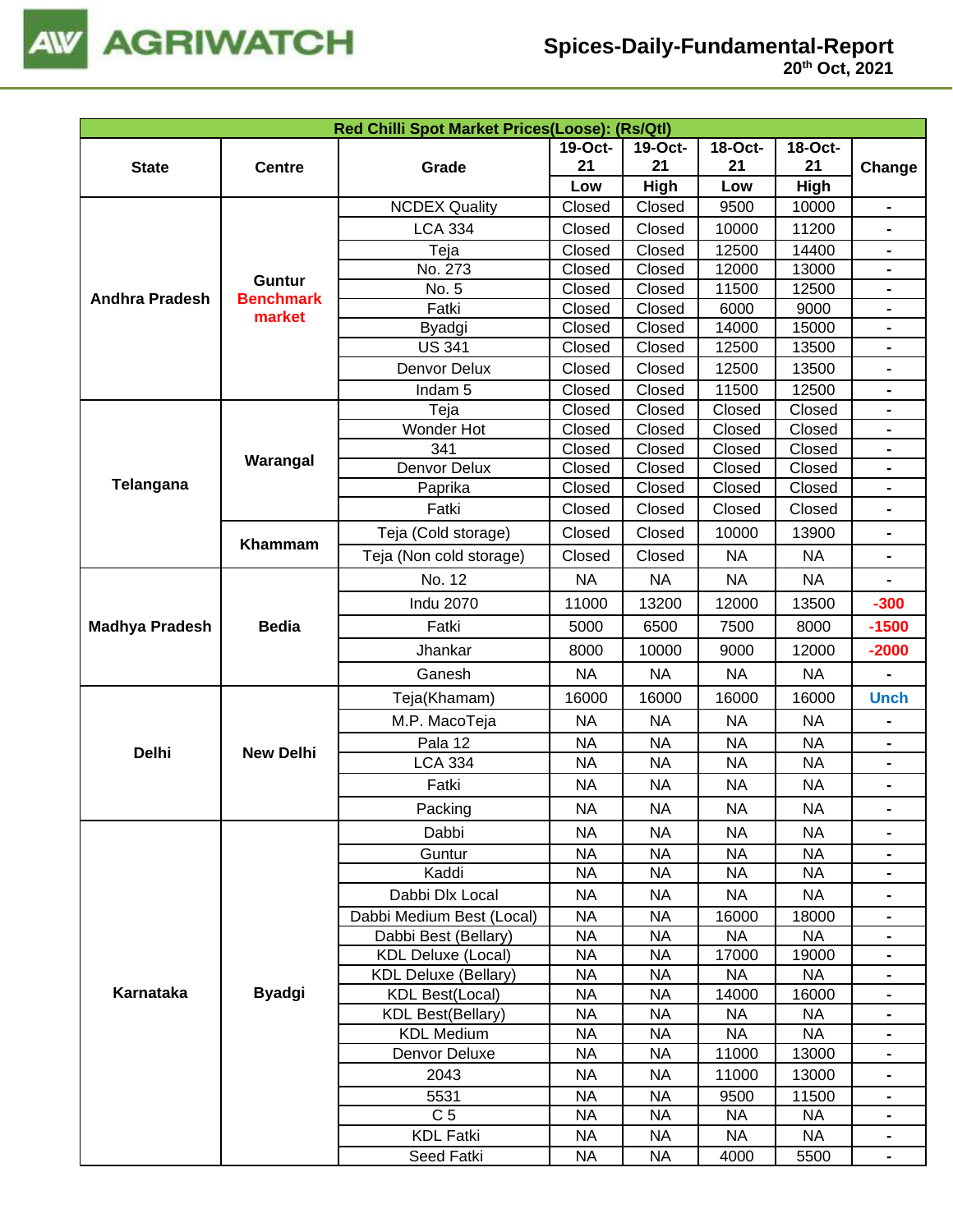

| Arrivals & Off-take in bags (1 bag = 45 Kg), (1 bag = 38Kgs)* |               |                               |           |           |                |  |  |
|---------------------------------------------------------------|---------------|-------------------------------|-----------|-----------|----------------|--|--|
| <b>State</b>                                                  | <b>Centre</b> | <b>Parameter</b>              | 19-Oct-21 | 18-Oct-21 | Change         |  |  |
| Andhra Pradesh                                                | <b>Guntur</b> | Arrivals                      | Closed    | 80000     | $\blacksquare$ |  |  |
|                                                               |               | Off-take                      | Closed    | 60000     |                |  |  |
|                                                               | Warangal      | Arrivals                      | Closed    | Closed    |                |  |  |
| Telangana                                                     | Khammam       | Arrivals (Cold storage) *     | Closed    | 15000     |                |  |  |
|                                                               |               | Arrivals (Non cold storage) * | Closed    | <b>NA</b> |                |  |  |
| Karnataka                                                     | <b>Byadgi</b> | Arrivals                      | <b>NA</b> | 15000     | -              |  |  |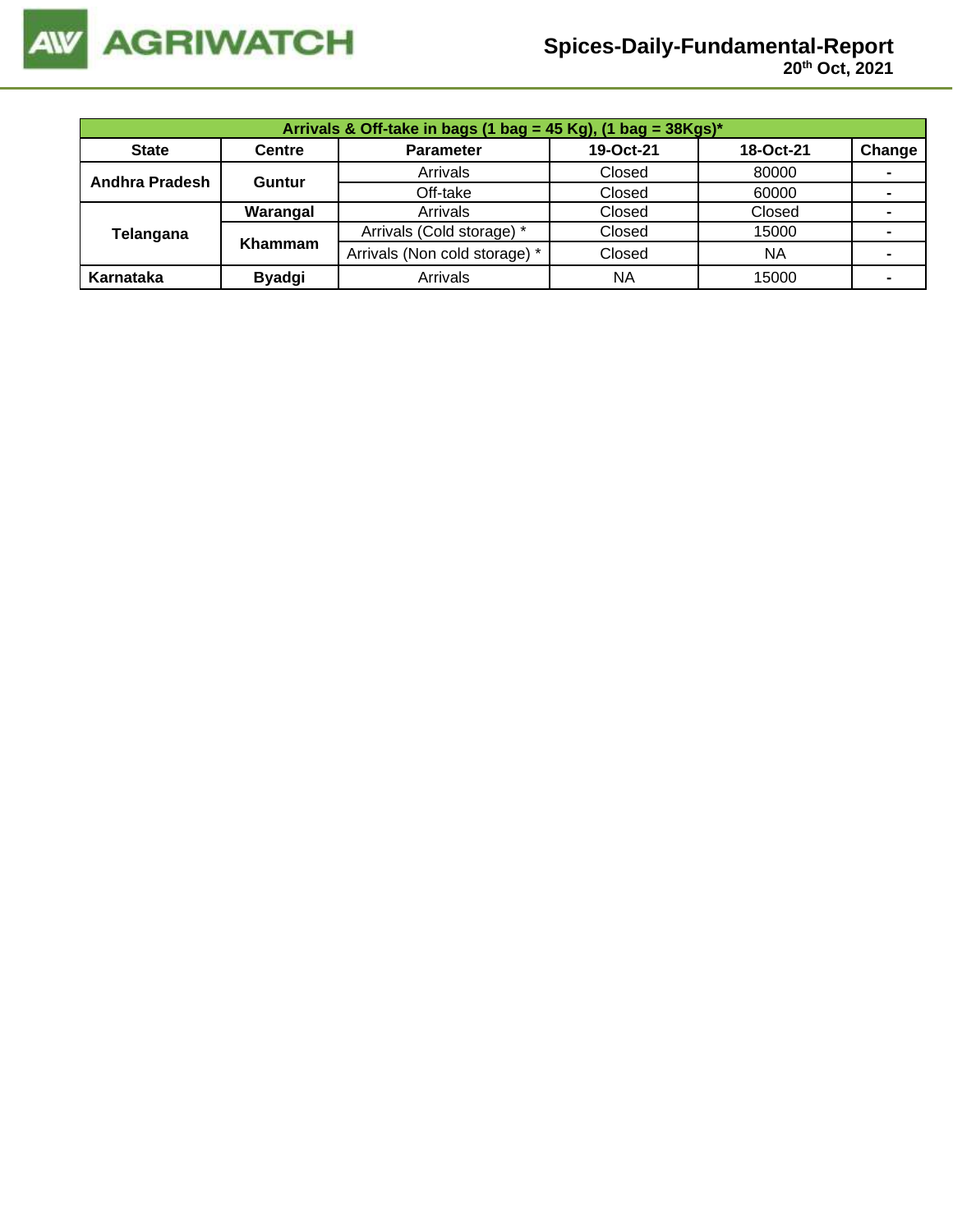

## **TURMERIC**

#### **Fundamentals: Today's Update:**

- Major Turmeric spot markets closed on the Tuesday due to Milad un- Nabi /Id-e-Milad.
- As per AP agricultural data as on 12th October, current year Turmeric sowing completed around 19,955 hectares, compared to last year 20,942 hectares. Normal in season 19,551 hectares.

- Turmeric standing crop quality reported well as of now, weather is favourable in growing regions. Agriwatch expected higher production coming year may cap on prices from higher levels.
- Currently, export demand reported lower due to increased shipping cost and some travel restriction in South Asian countries added the bearish sentiment.
- *Agriwatch first advance estimates, Turmeric all India production for 2022 is estimated at 4.89 lakh MT. Last year's production was 4.46 lakh MT, up by 9.64% from last year.*

| <b>Turmeric Spot Market Prices (Loose): (Rs/Qtl)</b> |                         |                                                                                                                                                                                                                                                                                                                                                                                                                                                                                                                                                                                                                                                                                                                                                                                                                                                                                                                                                                                                                                                                                                                                                                                                            |        |           |                |  |  |
|------------------------------------------------------|-------------------------|------------------------------------------------------------------------------------------------------------------------------------------------------------------------------------------------------------------------------------------------------------------------------------------------------------------------------------------------------------------------------------------------------------------------------------------------------------------------------------------------------------------------------------------------------------------------------------------------------------------------------------------------------------------------------------------------------------------------------------------------------------------------------------------------------------------------------------------------------------------------------------------------------------------------------------------------------------------------------------------------------------------------------------------------------------------------------------------------------------------------------------------------------------------------------------------------------------|--------|-----------|----------------|--|--|
| <b>State</b>                                         | <b>Centre</b>           | 19-Oct-21<br>Grade                                                                                                                                                                                                                                                                                                                                                                                                                                                                                                                                                                                                                                                                                                                                                                                                                                                                                                                                                                                                                                                                                                                                                                                         |        | 18-Oct-21 | Change         |  |  |
|                                                      |                         | Nizam quality                                                                                                                                                                                                                                                                                                                                                                                                                                                                                                                                                                                                                                                                                                                                                                                                                                                                                                                                                                                                                                                                                                                                                                                              | Closed | 7300      |                |  |  |
| Telangana                                            | <b>Nizamabad</b>        | Double polish finger                                                                                                                                                                                                                                                                                                                                                                                                                                                                                                                                                                                                                                                                                                                                                                                                                                                                                                                                                                                                                                                                                                                                                                                       | Closed | 8000      |                |  |  |
|                                                      | <b>Benchmark market</b> | Gattah (unpolished)                                                                                                                                                                                                                                                                                                                                                                                                                                                                                                                                                                                                                                                                                                                                                                                                                                                                                                                                                                                                                                                                                                                                                                                        | Closed | 6500      |                |  |  |
|                                                      |                         | Gattah (double polished)                                                                                                                                                                                                                                                                                                                                                                                                                                                                                                                                                                                                                                                                                                                                                                                                                                                                                                                                                                                                                                                                                                                                                                                   | Closed | 7200      | $\blacksquare$ |  |  |
|                                                      | Warangal                | Finger                                                                                                                                                                                                                                                                                                                                                                                                                                                                                                                                                                                                                                                                                                                                                                                                                                                                                                                                                                                                                                                                                                                                                                                                     |        |           | $\blacksquare$ |  |  |
|                                                      |                         | Closed<br>Closed<br>Round<br>Closed<br>Closed<br>$\blacksquare$<br>Closed<br>Closed<br>Finger<br>$\blacksquare$<br>Closed<br>Closed<br>Gattah<br>$\blacksquare$<br>Closed<br>Closed<br>Sellem<br>$\blacksquare$<br><b>NA</b><br><b>Bulb</b><br><b>NA</b><br>$\blacksquare$<br><b>NA</b><br><b>NA</b><br>Finger<br>$\blacksquare$<br><b>Bulb</b><br><b>NA</b><br><b>NA</b><br><b>NA</b><br><b>NA</b><br>Finger<br>$\blacksquare$<br><b>Bulb</b><br>Closed<br>5800<br>$\blacksquare$<br>Closed<br>6322<br><b>Bilty</b><br>$\blacksquare$<br>Closed<br>5800<br>Finger<br>$\blacksquare$<br><b>Bilty</b><br>Closed<br>6322<br>$\blacksquare$<br>Rajpuri/Salem Finger<br>Closed<br><b>NR</b><br>$\blacksquare$<br>Rajpuri Medium<br>Closed<br><b>NR</b><br>$\qquad \qquad \blacksquare$<br>Closed<br><b>NR</b><br>DesiKadappa<br>Ξ.<br>Salem Powder<br><b>NR</b><br><b>NR</b><br>$\blacksquare$<br><b>NR</b><br>Mini Salem<br><b>NR</b><br>$\blacksquare$<br>Super Salem<br><b>NR</b><br><b>NR</b><br><b>Gattah Powder</b><br><b>NR</b><br><b>NR</b><br><b>NR</b><br><b>NR</b><br><b>Gattah Premium</b><br><b>Turmeric Finger Polished</b><br>Closed<br>6700<br><b>Turmeric Bulb Polished</b><br>Closed<br>6200 |        |           |                |  |  |
|                                                      |                         |                                                                                                                                                                                                                                                                                                                                                                                                                                                                                                                                                                                                                                                                                                                                                                                                                                                                                                                                                                                                                                                                                                                                                                                                            |        |           |                |  |  |
|                                                      | <b>Erode</b>            |                                                                                                                                                                                                                                                                                                                                                                                                                                                                                                                                                                                                                                                                                                                                                                                                                                                                                                                                                                                                                                                                                                                                                                                                            |        |           |                |  |  |
|                                                      |                         |                                                                                                                                                                                                                                                                                                                                                                                                                                                                                                                                                                                                                                                                                                                                                                                                                                                                                                                                                                                                                                                                                                                                                                                                            |        |           |                |  |  |
| <b>Tamil Nadu</b>                                    | <b>Coimbatore</b>       |                                                                                                                                                                                                                                                                                                                                                                                                                                                                                                                                                                                                                                                                                                                                                                                                                                                                                                                                                                                                                                                                                                                                                                                                            |        |           |                |  |  |
|                                                      |                         |                                                                                                                                                                                                                                                                                                                                                                                                                                                                                                                                                                                                                                                                                                                                                                                                                                                                                                                                                                                                                                                                                                                                                                                                            |        |           |                |  |  |
|                                                      | <b>Salem</b>            |                                                                                                                                                                                                                                                                                                                                                                                                                                                                                                                                                                                                                                                                                                                                                                                                                                                                                                                                                                                                                                                                                                                                                                                                            |        |           |                |  |  |
|                                                      |                         |                                                                                                                                                                                                                                                                                                                                                                                                                                                                                                                                                                                                                                                                                                                                                                                                                                                                                                                                                                                                                                                                                                                                                                                                            |        |           |                |  |  |
|                                                      |                         |                                                                                                                                                                                                                                                                                                                                                                                                                                                                                                                                                                                                                                                                                                                                                                                                                                                                                                                                                                                                                                                                                                                                                                                                            |        |           |                |  |  |
| <b>Andhra Pradesh</b>                                | <b>Duggirala</b>        |                                                                                                                                                                                                                                                                                                                                                                                                                                                                                                                                                                                                                                                                                                                                                                                                                                                                                                                                                                                                                                                                                                                                                                                                            |        |           |                |  |  |
|                                                      |                         |                                                                                                                                                                                                                                                                                                                                                                                                                                                                                                                                                                                                                                                                                                                                                                                                                                                                                                                                                                                                                                                                                                                                                                                                            |        |           |                |  |  |
|                                                      |                         |                                                                                                                                                                                                                                                                                                                                                                                                                                                                                                                                                                                                                                                                                                                                                                                                                                                                                                                                                                                                                                                                                                                                                                                                            |        |           |                |  |  |
|                                                      |                         |                                                                                                                                                                                                                                                                                                                                                                                                                                                                                                                                                                                                                                                                                                                                                                                                                                                                                                                                                                                                                                                                                                                                                                                                            |        |           |                |  |  |
|                                                      | Sangli                  |                                                                                                                                                                                                                                                                                                                                                                                                                                                                                                                                                                                                                                                                                                                                                                                                                                                                                                                                                                                                                                                                                                                                                                                                            |        |           |                |  |  |
|                                                      |                         |                                                                                                                                                                                                                                                                                                                                                                                                                                                                                                                                                                                                                                                                                                                                                                                                                                                                                                                                                                                                                                                                                                                                                                                                            |        |           |                |  |  |
|                                                      |                         |                                                                                                                                                                                                                                                                                                                                                                                                                                                                                                                                                                                                                                                                                                                                                                                                                                                                                                                                                                                                                                                                                                                                                                                                            |        |           |                |  |  |
| <b>Maharashtra</b>                                   |                         |                                                                                                                                                                                                                                                                                                                                                                                                                                                                                                                                                                                                                                                                                                                                                                                                                                                                                                                                                                                                                                                                                                                                                                                                            |        |           |                |  |  |
|                                                      | <b>Basmat</b>           |                                                                                                                                                                                                                                                                                                                                                                                                                                                                                                                                                                                                                                                                                                                                                                                                                                                                                                                                                                                                                                                                                                                                                                                                            |        |           |                |  |  |
|                                                      |                         |                                                                                                                                                                                                                                                                                                                                                                                                                                                                                                                                                                                                                                                                                                                                                                                                                                                                                                                                                                                                                                                                                                                                                                                                            |        |           |                |  |  |
|                                                      |                         |                                                                                                                                                                                                                                                                                                                                                                                                                                                                                                                                                                                                                                                                                                                                                                                                                                                                                                                                                                                                                                                                                                                                                                                                            |        |           |                |  |  |
|                                                      |                         |                                                                                                                                                                                                                                                                                                                                                                                                                                                                                                                                                                                                                                                                                                                                                                                                                                                                                                                                                                                                                                                                                                                                                                                                            |        |           |                |  |  |
|                                                      | <b>Nanded</b>           |                                                                                                                                                                                                                                                                                                                                                                                                                                                                                                                                                                                                                                                                                                                                                                                                                                                                                                                                                                                                                                                                                                                                                                                                            |        |           |                |  |  |
|                                                      |                         | <b>Turmeric Mix</b>                                                                                                                                                                                                                                                                                                                                                                                                                                                                                                                                                                                                                                                                                                                                                                                                                                                                                                                                                                                                                                                                                                                                                                                        | Closed | 6200      |                |  |  |
|                                                      |                         | Gattah                                                                                                                                                                                                                                                                                                                                                                                                                                                                                                                                                                                                                                                                                                                                                                                                                                                                                                                                                                                                                                                                                                                                                                                                     | 7500   | 7500      | <b>Unch</b>    |  |  |
| <b>Delhi</b>                                         | <b>Delhi</b>            | Mini Salem                                                                                                                                                                                                                                                                                                                                                                                                                                                                                                                                                                                                                                                                                                                                                                                                                                                                                                                                                                                                                                                                                                                                                                                                 | 8500   | 8500      | <b>Unch</b>    |  |  |
|                                                      |                         | <b>Finger Single Polished</b><br>7700<br>7700                                                                                                                                                                                                                                                                                                                                                                                                                                                                                                                                                                                                                                                                                                                                                                                                                                                                                                                                                                                                                                                                                                                                                              |        |           | <b>Unch</b>    |  |  |
|                                                      |                         | <b>Finger Double Polished</b>                                                                                                                                                                                                                                                                                                                                                                                                                                                                                                                                                                                                                                                                                                                                                                                                                                                                                                                                                                                                                                                                                                                                                                              | 8900   | 8900      | <b>Unch</b>    |  |  |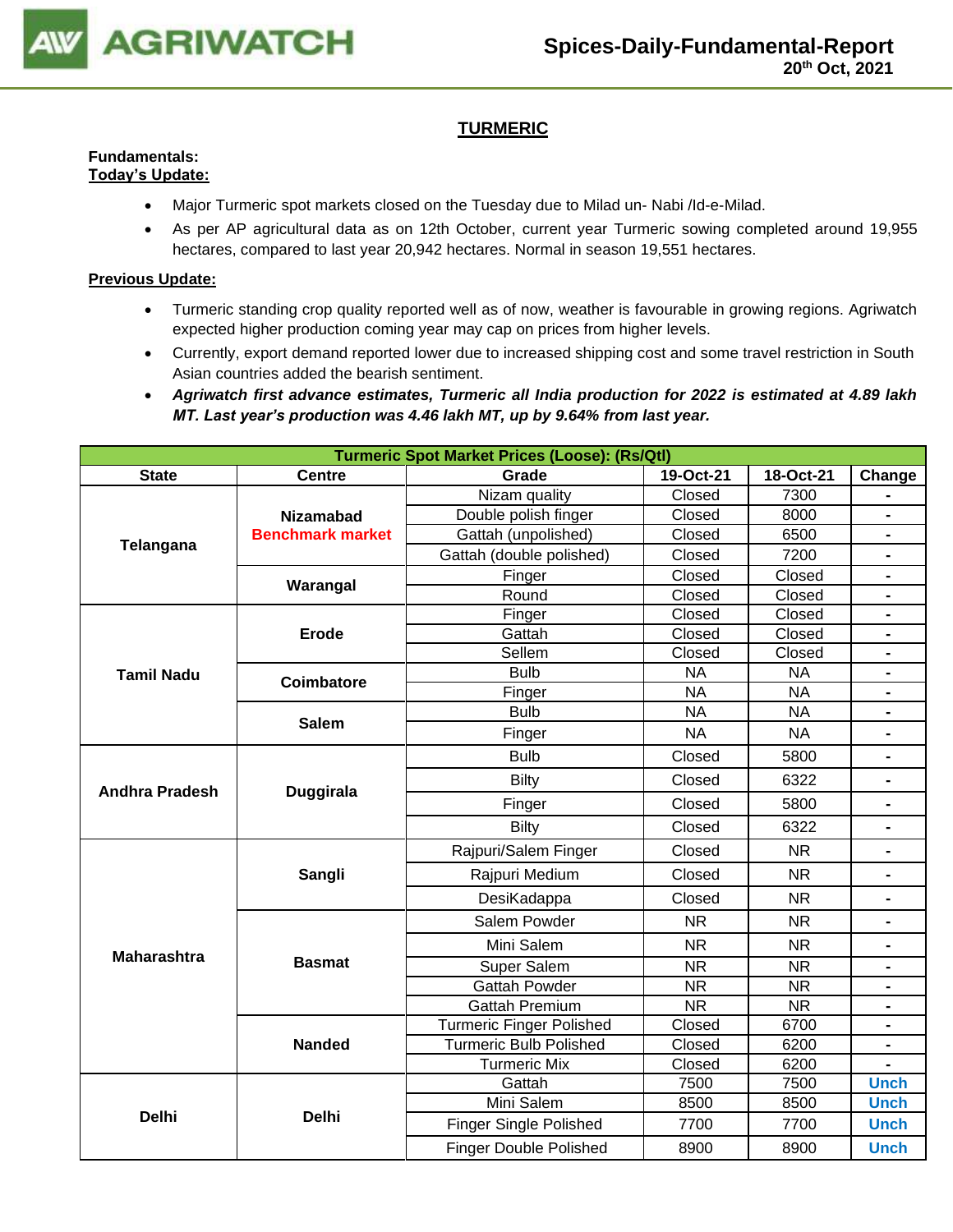

| <b>State</b>                                                                                                                                                                                                  |               | Arrival & Off-take in bags $*(1 \text{ bag} = 75 \text{ Kg}), \#(1 \text{ bag} = 60 \text{ Kg})$ |               |           |                      |
|---------------------------------------------------------------------------------------------------------------------------------------------------------------------------------------------------------------|---------------|--------------------------------------------------------------------------------------------------|---------------|-----------|----------------------|
|                                                                                                                                                                                                               | <b>Centre</b> | <b>Parameter</b>                                                                                 | 19-Oct-21     | 18-Oct-21 | Change               |
|                                                                                                                                                                                                               |               | Arrival                                                                                          | Closed        | 1000      |                      |
|                                                                                                                                                                                                               |               | Off-take                                                                                         | Closed        | 1000      |                      |
| <b>Nizamabad</b><br>Telangana<br>Warangal<br>Erode<br><b>Tamil Nadu</b><br>Coimbatore<br><b>Salem</b><br><b>Andhra Pradesh</b><br>Duggirala<br>Sangli<br><b>Maharashtra</b><br><b>Basmat</b><br><b>Nanded</b> | Arrival       | Closed                                                                                           | Closed        |           |                      |
|                                                                                                                                                                                                               |               | Arrival                                                                                          | <b>Closed</b> | Closed    |                      |
|                                                                                                                                                                                                               |               | Off-take                                                                                         | Closed        | Closed    |                      |
|                                                                                                                                                                                                               |               | Arrival                                                                                          | NA.           | NA.       | $\blacksquare$       |
|                                                                                                                                                                                                               |               | Arrival*                                                                                         | NA.           | NA        | $\blacksquare$       |
|                                                                                                                                                                                                               |               | Arrival*                                                                                         | <b>Closed</b> | NA        | -                    |
|                                                                                                                                                                                                               |               | Arrival#                                                                                         | Closed        | NR.       |                      |
|                                                                                                                                                                                                               |               | Arrival*                                                                                         | NR.           | NR.       | $\blacksquare$       |
|                                                                                                                                                                                                               |               | <b>Arrival</b>                                                                                   | Closed        | 1200      | $\blacksquare$       |
|                                                                                                                                                                                                               |               |                                                                                                  |               |           | <b>Arrival * Qtl</b> |

## **NCDEX-FUTURES MARKET**

| ∣Turmeric <sup>∣</sup> |                          |       |       |        |              |               |             |       |           |
|------------------------|--------------------------|-------|-------|--------|--------------|---------------|-------------|-------|-----------|
| <b>Contract</b>        | +/-\$                    | Open  | High  | Low    | <b>Close</b> | <b>Volume</b> | Vol. Change | ΟI    | OI Change |
| <b>Oct-21</b>          | $\sim$ $\sim$            | $- -$ | $- -$ | $\sim$ | $- -$        | $\sim$ $\sim$ | $- -$       | $- -$ | $- -$     |
| <b>Nov-21</b>          | $- -$                    | $- -$ | $- -$ | $- -$  | $- -$        | $- -$         | $- -$       | $- -$ | $- -$     |
| <b>Dec-21</b>          | $\overline{\phantom{a}}$ | $- -$ | $- -$ | $- -$  | $- -$        | $- -$         | $- -$       | $- -$ | $- -$     |

| <b>Spread</b> | <b>Oct-21</b> | <b>Oct-21</b> | <b>Dec-21</b>            |
|---------------|---------------|---------------|--------------------------|
| <b>Basis</b>  | $- -$         | $- -$         | $- -$                    |
| <b>Oct-21</b> | $\sim$ $\sim$ | $- -$         | $\overline{\phantom{a}}$ |
| <b>Nov-21</b> | $\sim$ $\sim$ | $\sim$ $\sim$ | $\overline{\phantom{a}}$ |

NB: Spot prices used for spread calculation is the basis Nizamabad for Nizam grade. Basis = Spot prices– Near month futures.

#### **NCDEX- STOCK POSITION**

| <b>Stocks</b>    | <b>Demat</b> | <b>In-Process</b> | <b>Total</b> |
|------------------|--------------|-------------------|--------------|
|                  | 18.10.2021   | 18.10.2021        | 18.10.2021   |
| Sangli           | 1263         |                   | 1263         |
| Erode            | $- -$        | $- -$             | $- -$        |
| <b>Nizamabad</b> | 809          |                   | 809          |
| Warangal         | $- -$        | $- -$             | $- -$        |

(**Quantity in MT)**

#### **NCDEX Turmeric EED Wise Stock Position (Qty in MT) on 18 th Oct, 2021**

| <b>EED</b>   | <b>Sangli (Desi</b><br>Cuddapah) | <b>Sangli</b><br>(Rajapore) | <b>Nizamabad</b> | <b>Nizamabad</b><br>(Farmer Polished) | <b>Basmat</b><br>(Salem) | <b>Total</b> |
|--------------|----------------------------------|-----------------------------|------------------|---------------------------------------|--------------------------|--------------|
| $10$ -Nov-21 | $- -$                            | 894                         | 184              | $\overline{\phantom{a}}$              | $- -$                    | 1078         |
| $10$ -Dec-21 | $\sim$ $\sim$                    | 169                         | 165              | $\overline{\phantom{a}}$              | $\overline{\phantom{m}}$ | 334          |
| $10$ -Jan-22 | $- -$                            | 200                         | 459              | $- -$                                 | $- -$                    | 659          |
| <b>Total</b> | $- -$                            | 1263                        | 808              | $\sim$                                | $\sim$                   | 2071         |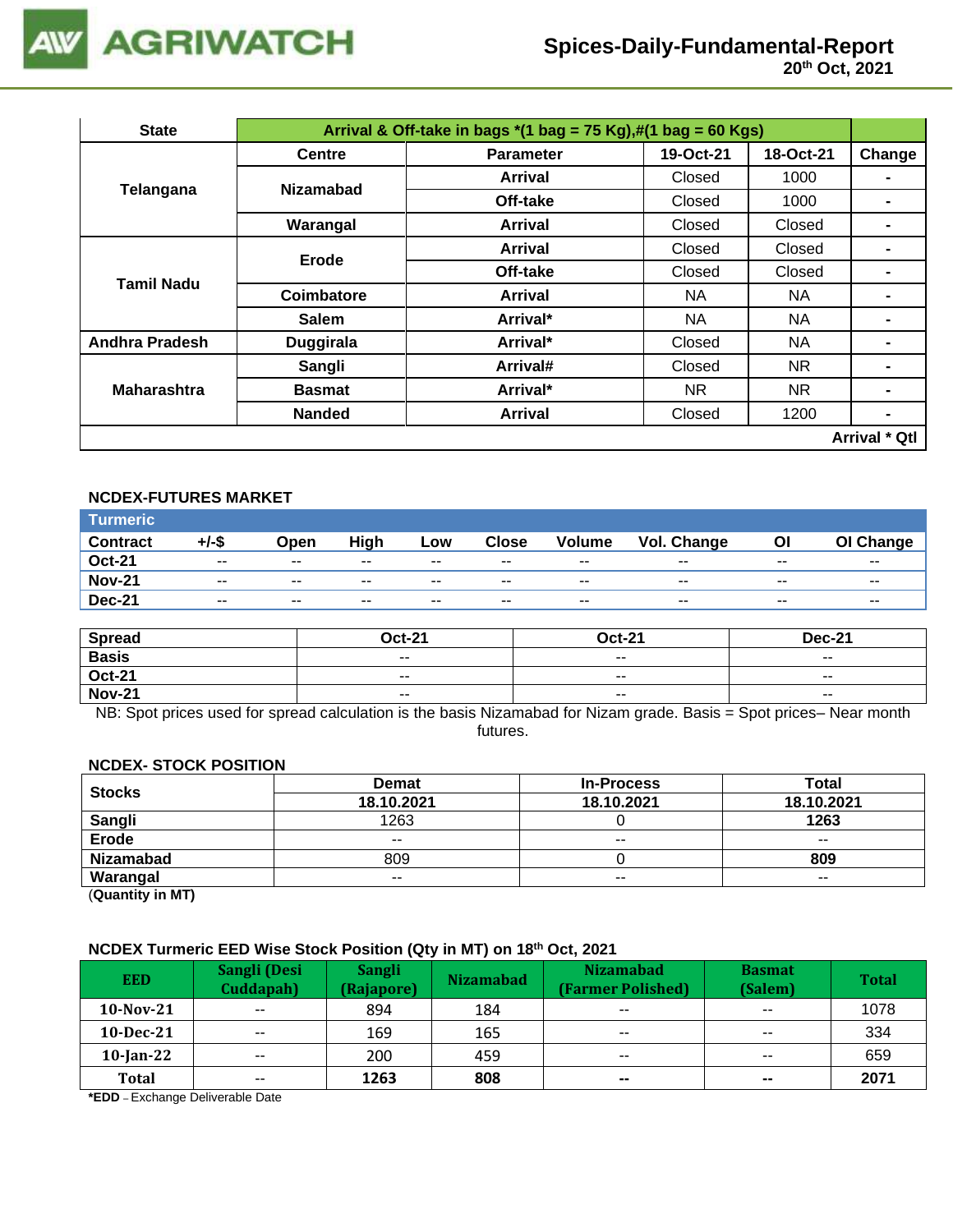

## **BLACK PEPPER**

#### **Fundamentals: Today's Update:**

- Steady sentiment witnessed in Black pepper spot market reported on Tuesday.
- Vietnam Pepper price today (October 19) is in the range of 86,000 89,000 VND/kg. The latest weekly report of the Vietnam Pepper Association shows mixed reactions, with domestic and export prices of Indonesia and Vietnam both recording increases. In Dak Lak and Dak Nong provinces, today's pepper price was purchased at VND 87,500/kg. In Gia Lai province, today's pepper price is at 86,500 VND/kg, down 500 VND/kg. Meanwhile in Dong Nai, pepper price today is at 86,000 VND/kg. In Ba Ria - Vung Tau province, today's pepper price is at 89,000 VND/kg. In Binh Phuoc province, today's pepper price is purchased at 88,000 VND/kg.

- Vietnam Pepper prices in the Central Highlands provinces continued to increase by 3,000 VND/kg in September to 81,500 VND/kg, the highest in nearly 4 years. This price increase is expected to continue in the last months of the year because the pepper production of Vietnam as well as some major pepper producing countries such as Brazil and Indonesia are affected by climate change, so the annual output is expected to decrease continually.
- According to statistics of the Ministry of Agriculture and Rural Development, in the first nine months of 2021, although the export volume of pepper decreased (reaching 213 thousand tons, down 3.3%).
- World pepper market will be active in the third quarter of 2021 due to an increase in demand after the US and European countries relax social distancing measures. Pepper prices are expected to stay high due to reduced supplies from Brazil, Indonesia and Vietnam, as per VPA.
- *According to the International Pepper Organization (IPC), Vietnam's 2021 pepper harvest will reach 180,000 MT, down 40,000 tons compared to the previous forecast, and 60,000 tons lower (down 25%) compared to with the 2020 harvest.*

|              | <b>Black Pepper Spot Market Prices (Loose): (Rs/Qtl)</b> |                                        |           |           |                |  |  |  |  |
|--------------|----------------------------------------------------------|----------------------------------------|-----------|-----------|----------------|--|--|--|--|
| <b>State</b> | Centre                                                   | Grade                                  | 19-Oct-21 | 18-Oct-21 | Change         |  |  |  |  |
| Kerala       | Kochi                                                    | Ungarbled                              | Closed    | 41200     | ۰              |  |  |  |  |
|              | <b>Benchmark market</b>                                  | Garbled                                | Closed    | 43200     | $\blacksquare$ |  |  |  |  |
| Karnataka    | Chikkamagaluru                                           | Ungarbled                              | 42500     | 42500     | <b>Unch</b>    |  |  |  |  |
| <b>Delhi</b> | <b>New Delhi</b>                                         | Unpolished                             | 46000     | 46000     | <b>Unch</b>    |  |  |  |  |
|              |                                                          | Number 11.5                            | 48000     | 48000     | <b>Unch</b>    |  |  |  |  |
|              |                                                          | <b>Arrivals &amp; Off-take in Tons</b> |           |           |                |  |  |  |  |
| <b>State</b> | Centre                                                   | <b>Parameter</b>                       | 19-Oct-21 | 18-Oct-21 | Change         |  |  |  |  |
| Kerala       | Kochi                                                    | Arrivals                               | Closed    | 17        | $\blacksquare$ |  |  |  |  |
|              |                                                          | Off-take                               | Closed    | 17        |                |  |  |  |  |

|          | <b>Black Pepper FOB Prices (USD/MT)</b> |                          |                                           |                                            |                                        |                              |  |  |  |  |
|----------|-----------------------------------------|--------------------------|-------------------------------------------|--------------------------------------------|----------------------------------------|------------------------------|--|--|--|--|
| Date     | <b>Brazil</b><br><b>ASTA 570</b>        | ex Kochi<br>(India) ASTA | Lampung<br>(Indonesia)<br><b>ASTA 570</b> | Kuching (Sarawak,<br><b>Malaysia) ASTA</b> | <b>Ho Chi Minh</b><br>(Vietnam) 500g/l | Ho Chi<br><b>Minh 550g/l</b> |  |  |  |  |
| 08-10-21 | 4100                                    | 5726                     | 4379                                      | 5972                                       | 4290                                   | 4390                         |  |  |  |  |
| 11-10-21 | 4200                                    | --                       | 4383                                      | 5972                                       | 4390                                   | 4490                         |  |  |  |  |
| 12-10-21 | 4200                                    | --                       | $- -$                                     | 5972                                       | 4390                                   | 4490                         |  |  |  |  |
| 13-10-21 | 4200                                    | 5709                     | 4380                                      | 5972                                       | 4390                                   | 4490                         |  |  |  |  |
| 14-10-21 | 4200                                    | 5728                     | 4400                                      | 5972                                       | 4390                                   | 4490                         |  |  |  |  |
| 18-10-21 | 4200                                    | 5736                     | 4419                                      | 5972                                       | 4390                                   | 4490                         |  |  |  |  |
| 19-10-21 | 4200                                    | ۰                        | 4424                                      | 5972                                       | 4390                                   | 4490                         |  |  |  |  |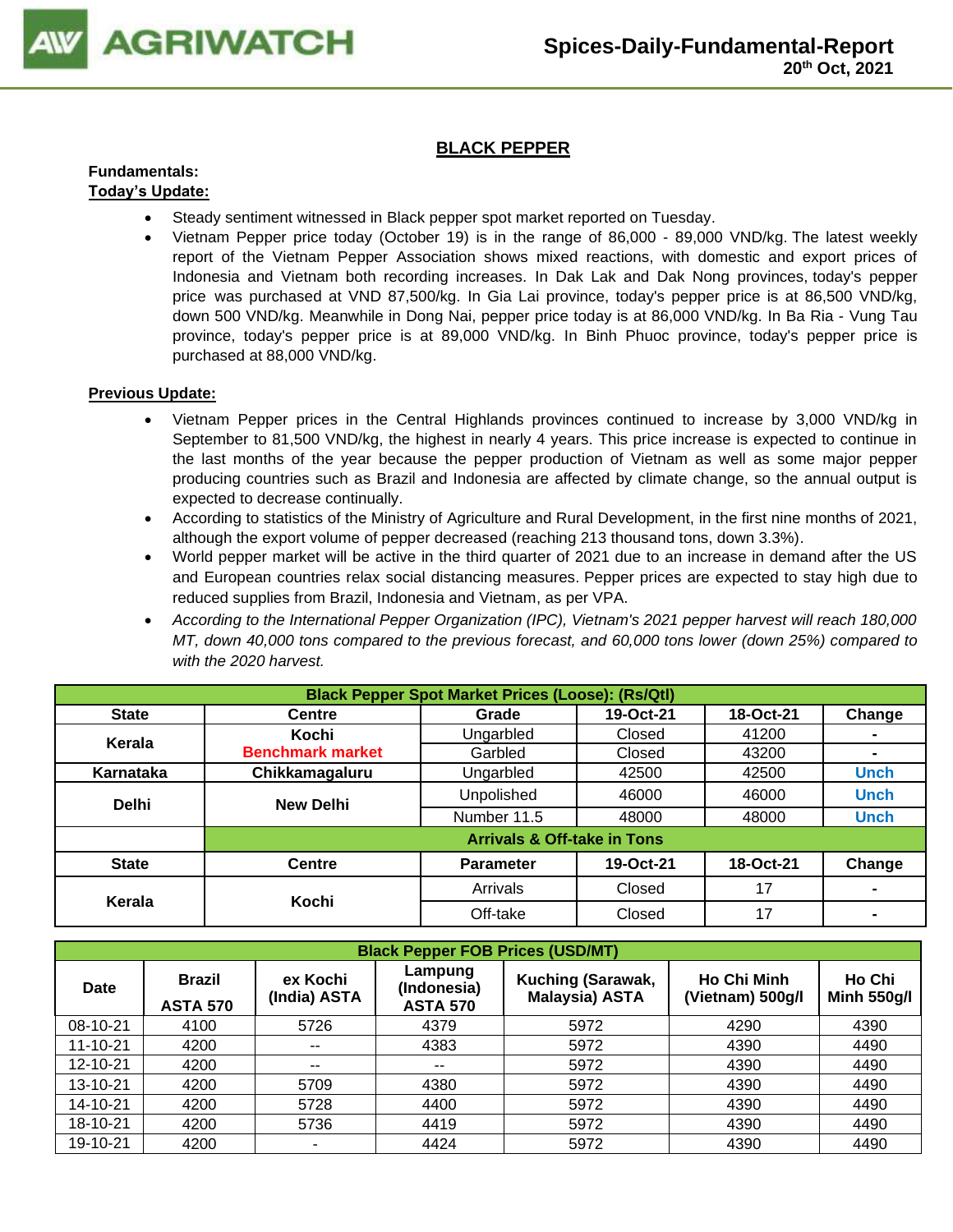

## **JEERA (CUMIN SEED)**

## **Fundamentals: Today's Update:**

• Steady to firm sentiment witnessed in Jeera Unjha spot market on Tuesday.

- Due to good rainfall in jeera growing regions in Gujarat on time sowing expected, which likely to start from mid October. Market participants are expecting lower sowing area as jeera prices are lower compared to other competitive crop like Coriander, Ajwain, Fennel etc.
- Farmers and stockists are only interested to releasing their produce at higher prices level.
- Current year Jeera sowing area may shift towards Soybean, Groundnut, Coriander, Ajwain, Fennel due to higher prices, sowing will start from October mid-week.
- *As per the Agriwatch production estimate, Jeera production for 2021-22 (marketing period) is estimated at 391,801 MT (around 71 lakh bags each of 55 kg) compared to last year's 451,451 MT (82 lakh bags).*

|                           |                                  | Jeera (Cumin Seed) Spot Market Prices (Loose): (Rs/Qtl) |           |           |                              |
|---------------------------|----------------------------------|---------------------------------------------------------|-----------|-----------|------------------------------|
| <b>State</b>              | <b>Centre</b>                    | Grade                                                   | 19-Oct-21 | 18-Oct-21 | Change                       |
|                           |                                  | Local                                                   | 13300     | 13200     | 100                          |
|                           | Unjha<br><b>Benchmark market</b> | <b>NCDEX Quality</b>                                    | 14300     | 14200     | 100                          |
|                           |                                  | Poojari type /Machine Cut                               | 15300     | 15200     | 100                          |
|                           |                                  | 1% Singapore                                            | 13950     | 13950     | <b>Unch</b>                  |
|                           | <b>Mundra Port (FoR)</b>         | 2% Singapore                                            | 13700     | 13700     | <b>Unch</b>                  |
| Gujarat                   |                                  | 1 % European                                            | 14450     | 14450     | <b>Unch</b>                  |
|                           |                                  | 2% European                                             | 14200     | 14200     | <b>Unch</b>                  |
|                           | Rajkot                           | Local                                                   | <b>NA</b> | <b>NA</b> | $\blacksquare$               |
|                           | Patan                            | Local                                                   | <b>NA</b> | 12745     |                              |
|                           | <b>Dhrol</b>                     | Local                                                   | <b>NA</b> | 12075     | $\blacksquare$               |
|                           | Gondal                           | Local                                                   | Closed    | 13305     |                              |
| Rajasthan<br><b>Delhi</b> | Jodhpur                          | Local                                                   | 13800     | 13800     | <b>Unch</b>                  |
|                           | <b>Merta City</b>                | Local                                                   | 14500     | 14000     | 500                          |
|                           | <b>Nagaur</b>                    | Local                                                   | <b>NR</b> | <b>NR</b> |                              |
|                           | <b>Anandpur Kalu</b>             | Local                                                   | 14000     | 14000     | <b>Unch</b>                  |
|                           | <b>New Delhi</b>                 | Ganesh                                                  | 15200     | 15200     | <b>Unch</b>                  |
|                           |                                  | Poojari type / Machine Cut                              | 16200     | 16200     | <b>Unch</b>                  |
|                           |                                  | Arrival & Off-take in bags (1 bag = 55 kg)              |           |           |                              |
| <b>State</b>              | <b>Centre</b>                    | <b>Parameter</b>                                        | 19-Oct-21 | 18-Oct-21 | Change                       |
|                           |                                  | Arrival                                                 | 7000      | 8000      | $-1000$                      |
|                           | Unjha                            | Off-take                                                | 7000      | 8000      | $-1000$                      |
|                           | Rajkot                           | Arrival*                                                | <b>NA</b> | <b>NA</b> |                              |
| Gujarat                   | Patan                            | Arrival*                                                | <b>NA</b> | 17        | $\qquad \qquad \blacksquare$ |
|                           | <b>Dhrol</b>                     | Arrival*                                                | <b>NA</b> | 28        | $\blacksquare$               |
|                           | Gondal                           | Arrival                                                 | Closed    | 1332      |                              |
|                           | Jodhpur                          | Arrival                                                 | 1500      | 2000      | $-500$                       |
|                           | <b>Merta City</b>                | Arrival                                                 | 500       | 500       | <b>Unch</b>                  |
| Rajasthan                 | <b>Nagaur</b>                    | Arrival                                                 | <b>NR</b> | <b>NR</b> |                              |
|                           | <b>Anandpur Kalu</b>             | Arrival                                                 | 20        | 30        | $-10$                        |
|                           |                                  |                                                         |           |           | Arrival * Qtl                |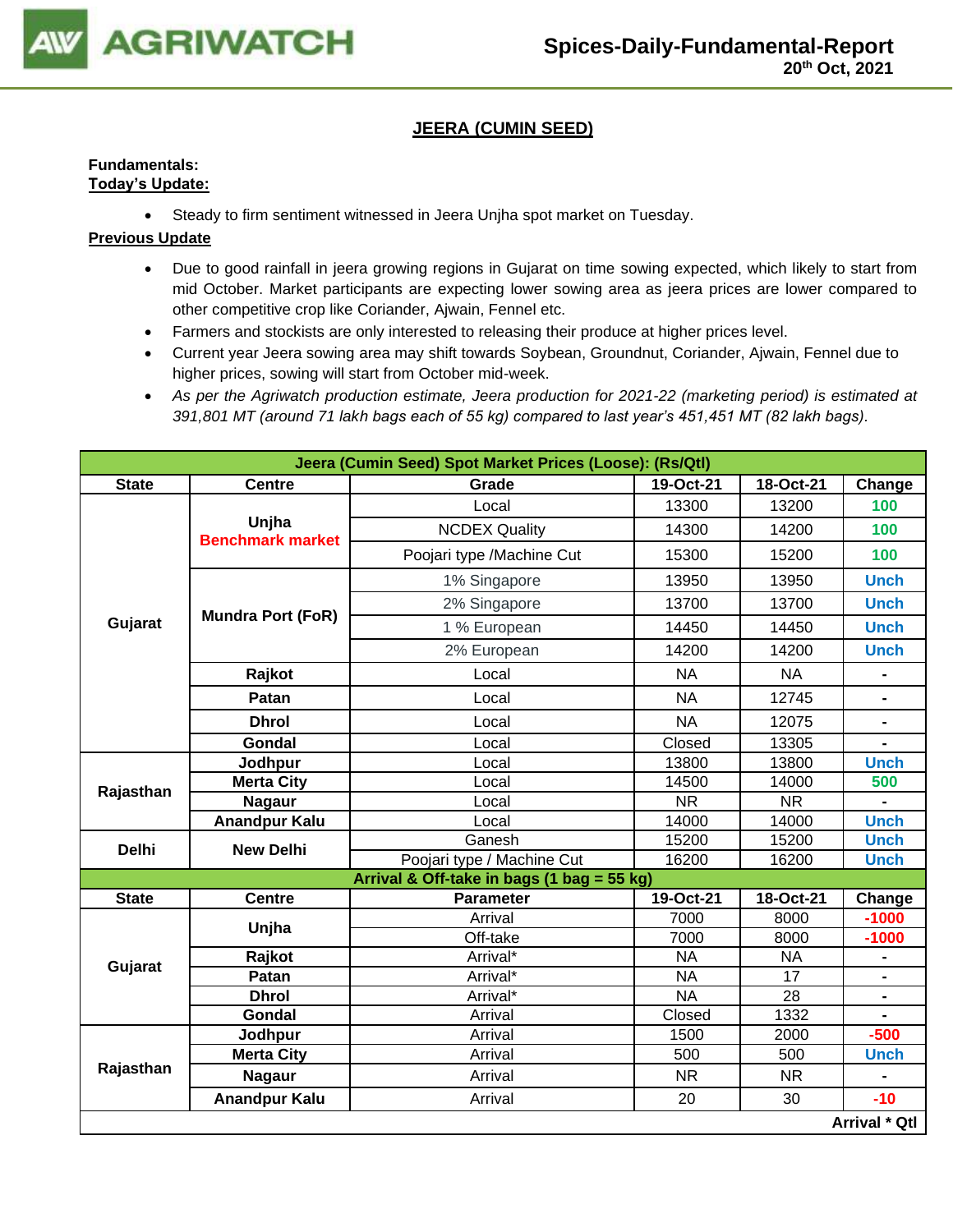

## **NCDEX-FUTURES MARKET**

| <b>Jeera (Cumin Seed)</b> |          |       |       |       |              |                          |             |       |           |
|---------------------------|----------|-------|-------|-------|--------------|--------------------------|-------------|-------|-----------|
| <b>Contract</b>           | $+/-$ \$ | Open  | High  | Low   | <b>Close</b> | <b>Volume</b>            | Vol. Change | ΟI    | OI Change |
| <b>Oct-21</b>             | $- -$    | $- -$ | $- -$ | $- -$ | $- -$        | $- -$                    | $- -$       | $- -$ | $- -$     |
| <b>Nov-21</b>             | $- -$    | $- -$ | $- -$ | $- -$ | $- -$        | $\overline{\phantom{a}}$ | $- -$       | $- -$ | $- -$     |
| <b>Dec-21</b>             | $- -$    | $- -$ | $- -$ | $- -$ | $- -$        | $- -$                    | $- -$       | $- -$ | $- -$     |

| <b>Spread</b> | <b>Oct-21</b> | <b>Nov-21</b>            | <b>Dec-21</b> |
|---------------|---------------|--------------------------|---------------|
| <b>Basis</b>  | $\sim$ $\sim$ | $\sim$                   | $- -$         |
| <b>Oct-21</b> | $- -$         | $\overline{\phantom{a}}$ | $- -$         |
| <b>Nov-21</b> | $- -$         | $\overline{\phantom{a}}$ | $- -$         |

NB: Spread was done by taking Spot prices at Unjha or NCDEX Quality. Basis = Spot prices– Near month futures.

#### **NCDEX- STOCK POSITION**

|               | Demat      | <b>In-Process</b> | Total      |  |
|---------------|------------|-------------------|------------|--|
| <b>Stocks</b> | 18.10.2021 | 18.10.2021        | 18.10.2021 |  |
| Jodhpur       | $- -$      | $- -$             | --         |  |
| Unjha         | 1925       | 366               | 2291       |  |

(**Quantity in MT)**

#### **NCDEX Jeera (Cumin Seed) EED Wise Stock Position Qty in MT on 18 th Oct, 2021**

| <b>EED</b>   | <b>Jodhpur</b> | <b>Unjha</b> | <b>Total</b> |
|--------------|----------------|--------------|--------------|
| 10-Nov-21    | $\sim$ $\sim$  | 269          | 269          |
| 10-Dec-21    | $\sim$ $\sim$  | 177          | 177          |
| 10-Jan-22    | $- -$          | 48           | 48           |
| 10-Feb-22    | $- -$          | 1432         | 1432         |
| <b>Total</b> | $\sim$ $\sim$  | 1926         | 1926         |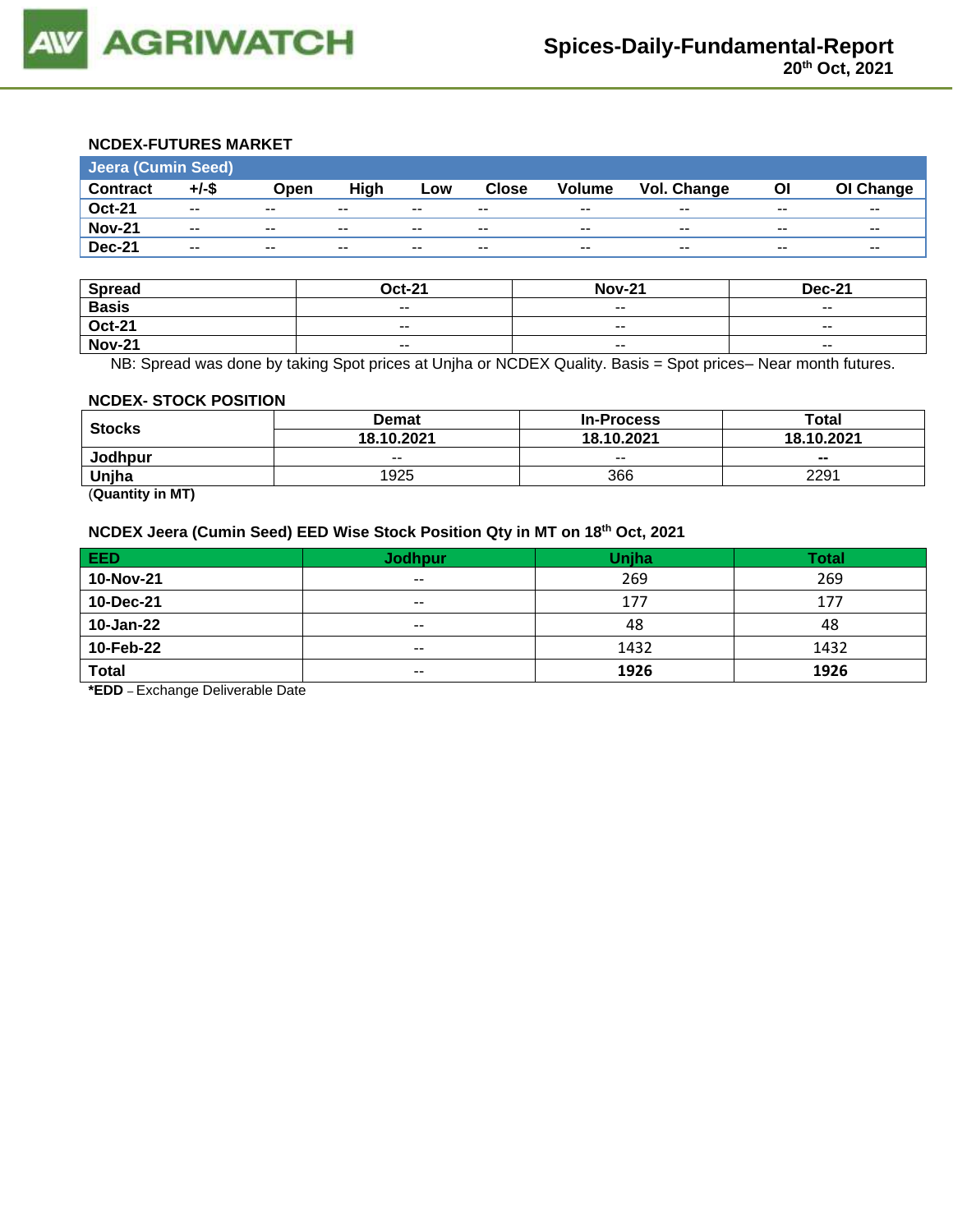

## **CARDAMOM**

### **Fundamentals**

### **Today's Update:**

• Cardamom spot market reported steady sentiment to weak on Tuesday.

- New Cardamom supply continued into the market as first round picking activity is going on in Kerala growing regions and it will continue till October first week. Expectations of higher production current year may cap on prices in coming days.
- India's production for the coming marketing year 2021-22 (already started from August) expected better around 30,000 MT also put the cap on prices.
- Lower supply reported as Cardamom planters are not interested to releasing their produce at lower level.
- Cardamom planters were received higher prices last two years, therefore, they are taking care of their plants and favourable weather condition, is the main reason for expecting good crop in the coming year.
- As we expected earlier, the new Cardamom supply pressurizes the prices from higher levels due to increased production.
- Agriwatch estimates for 2020-21, India's Cardamom production would be around 22,000 23,000 MT, due to favourable weather conditions. Last year it was 19,000 – 20,000 MT.

| <b>Small Cardamom Spot Market Prices (Loose): (Rs/Kg)</b> |                                            |                  |           |           |                          |  |  |  |
|-----------------------------------------------------------|--------------------------------------------|------------------|-----------|-----------|--------------------------|--|--|--|
| <b>State</b>                                              | <b>Auction Price</b>                       |                  | 19-Oct-21 | 18-Oct-21 | Change                   |  |  |  |
| Kerala                                                    | <b>Kumily</b>                              | <b>Max price</b> | 1370      | NA        |                          |  |  |  |
|                                                           | <b>Benchmark market</b>                    | Avg. Price       | 1081      | <b>NA</b> | $\overline{\phantom{0}}$ |  |  |  |
|                                                           |                                            | <b>Medium</b>    | 1000      | 1000      | <b>Unch</b>              |  |  |  |
|                                                           |                                            | 6.5 (Bold)       | 1100      | 1100      | <b>Unch</b>              |  |  |  |
| <b>Delhi</b>                                              | <b>New Delhi</b>                           | 7 (Bold)         | 1200      | 1200      | <b>Unch</b>              |  |  |  |
|                                                           |                                            | 7.5 (Bold)       | 1400      | 1400      | <b>Unch</b>              |  |  |  |
|                                                           |                                            | 8 (Bold)         | 1700      | 1700      | <b>Unch</b>              |  |  |  |
|                                                           | Large Cardamom Spot Market Prices: (Rs/Kg) |                  |           |           |                          |  |  |  |
|                                                           | Singtam                                    | <b>Badadana</b>  | NA        | <b>NA</b> | Ξ.                       |  |  |  |
| <b>Sikkim</b>                                             | Singtam                                    | Chotadana        | <b>NA</b> | <b>NA</b> | ۰                        |  |  |  |
|                                                           | Gangtok                                    | <b>Badadana</b>  | NA        | NA        | Ξ.                       |  |  |  |
|                                                           | Gangtok                                    | Chotadana        | <b>NA</b> | NA        | Ξ.                       |  |  |  |
|                                                           | Siliguri                                   | <b>Badadana</b>  | <b>NA</b> | <b>NA</b> | -                        |  |  |  |
| <b>West Bengal</b>                                        | Siliguri                                   | Chotadana        | <b>NA</b> | <b>NA</b> | Ξ.                       |  |  |  |
|                                                           | <b>Arrival &amp; Off-take in Kg</b>        |                  |           |           |                          |  |  |  |
| <b>State</b>                                              | <b>Parameter</b>                           | <b>Centre</b>    | 19-Oct-21 | 18-Oct-21 | Change                   |  |  |  |
| Kerala                                                    |                                            | <b>Arrivals</b>  | 80630     | NA        |                          |  |  |  |
|                                                           | <b>Kumily</b>                              | Off-take         | 80467     | <b>NA</b> |                          |  |  |  |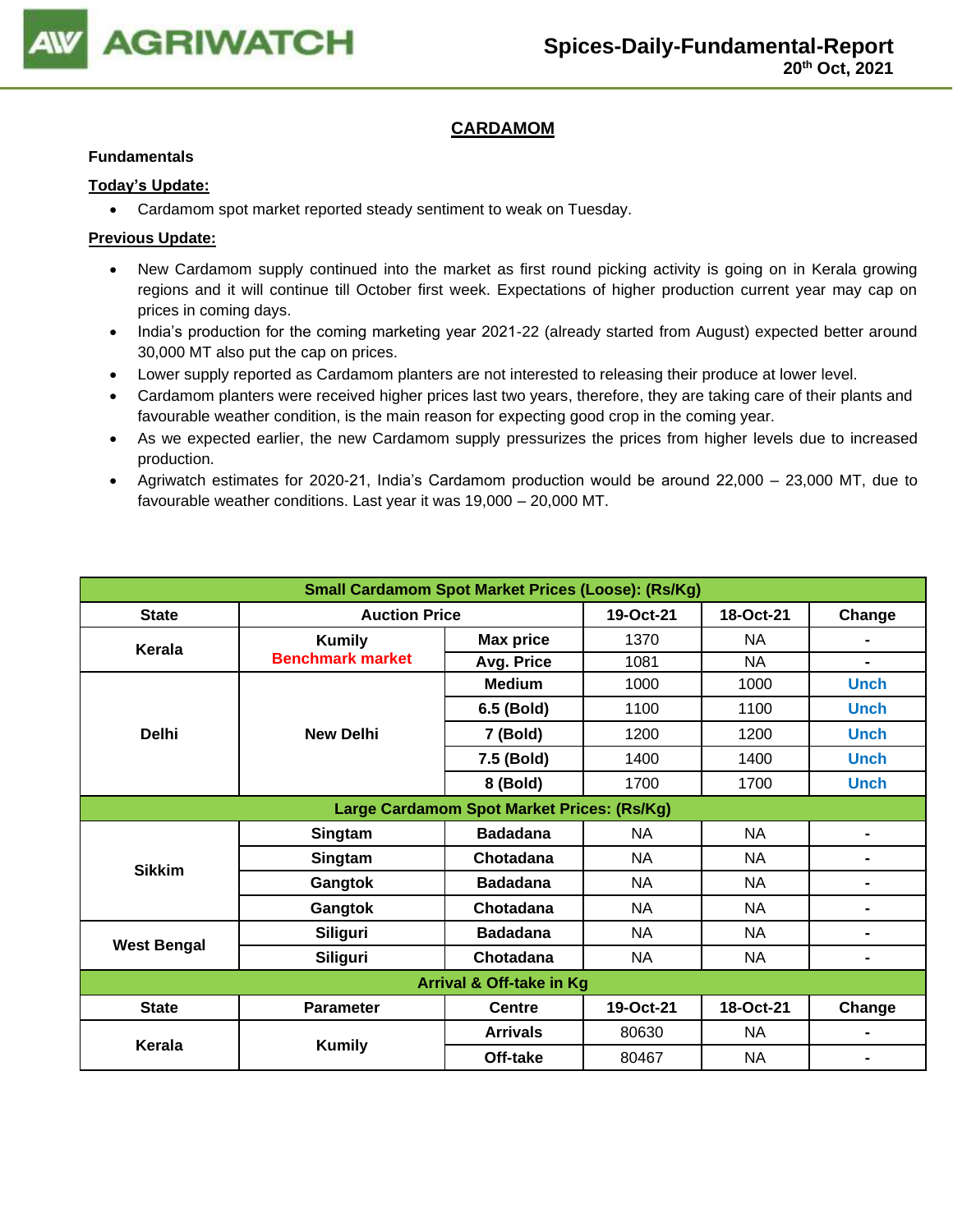

### **MCX-FUTURES MARKET**

| Cardamom        |          |               |      |       |              |                          |                    |       |           |
|-----------------|----------|---------------|------|-------|--------------|--------------------------|--------------------|-------|-----------|
| <b>Contract</b> | $+/-$ \$ | Open          | High | Low   | <b>Close</b> | <b>Volume</b>            | <b>Vol. Change</b> | ΟI    | OI Change |
| <b>Oct-21</b>   | $- -$    | $- -$         | --   | $- -$ | $- -$        | $- -$                    | $- -$              | $- -$ | $- -$     |
| <b>Nov-21</b>   | $- -$    | $- -$         | $-$  | $-$   | $- -$        | $-$                      | $- -$              | $- -$ | $- -$     |
| <b>Dec-21</b>   | $- -$    | $\sim$ $\sim$ | --   | $-$   | $- -$        | $\overline{\phantom{a}}$ | $- -$              | $- -$ | $- -$     |

| <b>Spread</b> | <b>Oct-21</b>            | <b>Nov-21</b> | <b>Dec-21</b>            |
|---------------|--------------------------|---------------|--------------------------|
| <b>Basis</b>  | $\overline{\phantom{a}}$ | $-$           | $\overline{\phantom{a}}$ |
| <b>Oct-21</b> | $- -$                    | $- -$         | $-$                      |
| <b>Nov-21</b> | $\overline{\phantom{a}}$ | $-$           | $\overline{\phantom{a}}$ |

NB: Spread was done by taking Spot prices of Average quality prices. Basis = Spot prices– Near month futures.

#### **MCX- STOCK POSITION**

| <b>Stocks</b> | <b>Demat</b>             | <b>In-Process</b>        | Total                    |  |
|---------------|--------------------------|--------------------------|--------------------------|--|
|               | 18.10.2021               | 18.10.2021               | 18.10.2021               |  |
| Vandanmedu    | $\overline{\phantom{0}}$ | $\overline{\phantom{0}}$ | $\overline{\phantom{0}}$ |  |
| T.N.(Bodi)    | $- -$                    | $\sim$ $\sim$            | $-$                      |  |
| ----          |                          |                          |                          |  |

(**Quantity in MT)**

### **MCX Cardamom EED Wise Stock Position Qty in MT on 18 th Oct, 2021**

| п                        | Vandanmedu | $b$ di)<br>$\sim$        | -<br><b>otal</b> |
|--------------------------|------------|--------------------------|------------------|
| $\blacksquare$           | $- -$      | $- -$                    | $- -$            |
| $\overline{\phantom{a}}$ | $- -$      | $\overline{\phantom{a}}$ | $- -$            |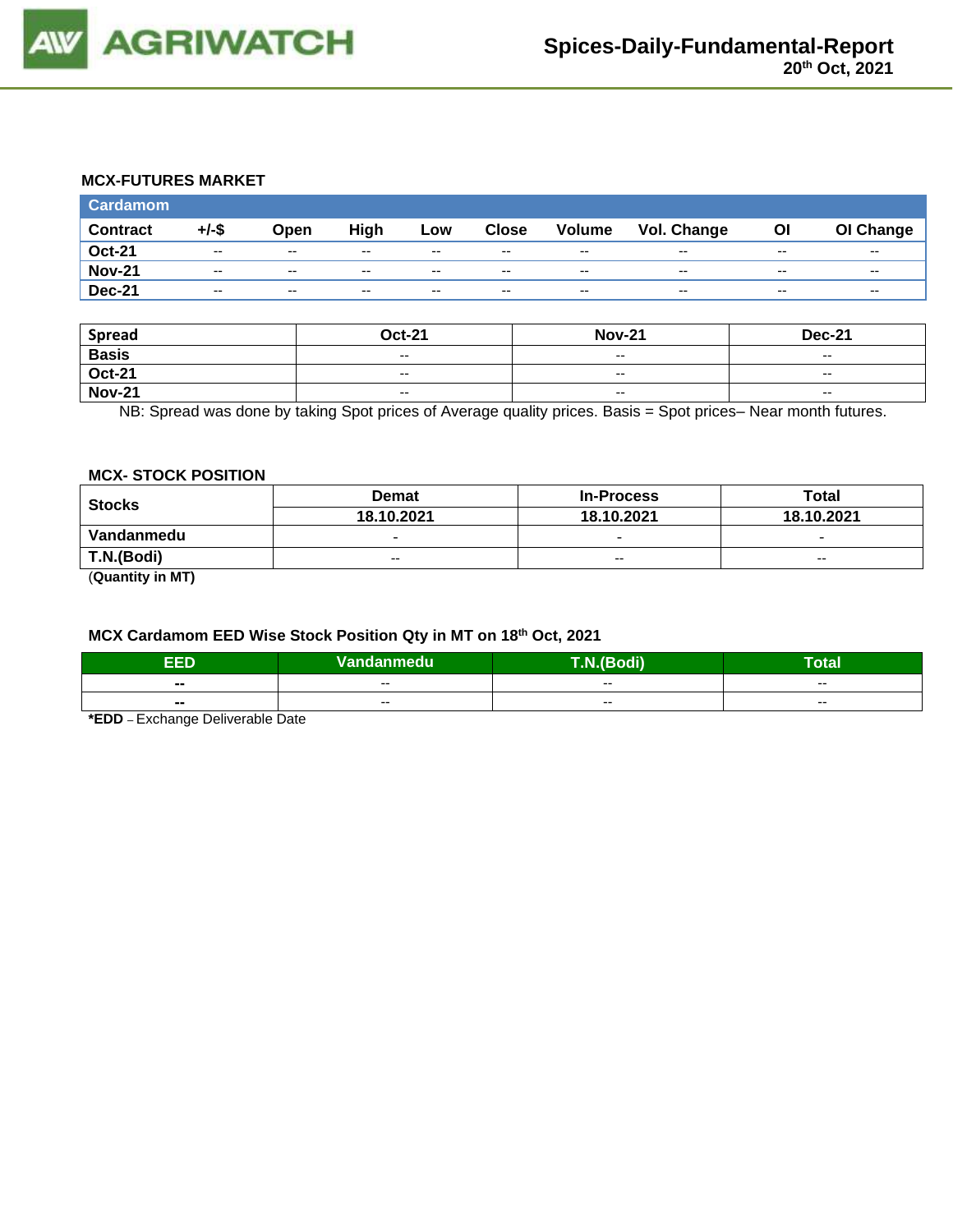

## **CORIANDER SEED**

## **Fundamentals:**

## **Today's Update:**

- Steady sentiments witnessed in Coriander spot market on the Tuesday.
- As we expected buyers are active from lower prices level as festival season started.

- Ontime sowing expectations put cap on Coriander prices. Due to good rainfall in major growing regions in Gujarat, Rajasthan and MP buyers are expecting on time sowing. Currently, Coriander prices are traded higher compared to last year may attract farmers to go for an increase in sowing area, however, it will be clearer after sowing will start from October last week.
- Farmers want to release their produce at higher prices only.
- Buyers from consumer center like Bihar, UP are active in the spot market mainly in Gondal, Kota, Ramganj etc. mandi due to good quality.
- Agriwatch estimates lower ending stocks for 2021-22 (marketing year) likely to support Coriander prices in the coming days.
- As per Agriwatch production estimate, Coriander production for 2021-22 (marketing year) is estimated at 342,435 MT (85 lakh bags) compared to last year's  $352,316$  MT (88 lakh bags, 1 bag = 40 kg).

| <b>Coriander Spot Market Prices (Loose): (Rs/Qtl)</b> |                               |               |                        |                        |                              |  |
|-------------------------------------------------------|-------------------------------|---------------|------------------------|------------------------|------------------------------|--|
| <b>State</b>                                          | <b>Centre</b>                 | Grade (New)   | Change                 |                        |                              |  |
|                                                       |                               | Eagle         | 7500                   | 7500                   | <b>Unch</b>                  |  |
|                                                       | Kota<br><b>Benchmark</b>      | Eagle(Split)  | 7500                   | 7500                   | <b>Unch</b>                  |  |
|                                                       | market                        | Badami        | 7200                   | 7200                   | <b>Unch</b>                  |  |
|                                                       |                               | Badami(Split) | 7300                   | 7300                   | <b>Unch</b>                  |  |
|                                                       |                               | Eagle         | 7050                   | 7050                   | <b>Unch</b>                  |  |
|                                                       |                               | Eagle(Split)  | 7050                   | 7050                   | <b>Unch</b>                  |  |
|                                                       | Ramganj                       | Badami        | 6850                   | 6850                   | <b>Unch</b>                  |  |
| Rajasthan                                             |                               | Badami(Split) | 6850                   | 6850                   | <b>Unch</b>                  |  |
|                                                       |                               | Scooter       | 8150                   | 8150                   | <b>Unch</b>                  |  |
|                                                       |                               | Eagle         | 6550                   | 6550                   | <b>Unch</b>                  |  |
|                                                       | <b>Baran</b>                  | Badami        | 6350                   | 6350                   | <b>Unch</b>                  |  |
|                                                       |                               | Eagle         | Closed                 | 6800                   | $\blacksquare$               |  |
|                                                       |                               | Badami        | Closed                 | 6600                   | $\qquad \qquad \blacksquare$ |  |
|                                                       | <b>Bhawani</b>                | Scooter       | Closed                 | 7000                   | $\blacksquare$               |  |
|                                                       |                               | Double Paroot | Closed                 | <b>NA</b>              | $\blacksquare$               |  |
|                                                       |                               | Badami        | Closed                 | 6500                   | $\blacksquare$               |  |
|                                                       | Guna                          | Eagle         | Closed<br>6900         |                        | $\blacksquare$               |  |
| <b>Madhya Pradesh</b>                                 |                               | Scooter       | Closed                 | 7500                   | $\qquad \qquad \blacksquare$ |  |
|                                                       |                               | Badami        | Closed                 | 6500                   | $\blacksquare$               |  |
|                                                       | <b>Neemuch</b>                | Eagle         | Closed                 | 6800                   | -                            |  |
|                                                       |                               | Scooter       | Closed                 | <b>NA</b>              | $\blacksquare$               |  |
| Gujarat                                               | Gondal                        | Badami        | Closed                 | 7005                   | $\blacksquare$               |  |
|                                                       |                               | Eagle         | Closed                 | 8055                   | $\blacksquare$               |  |
|                                                       |                               | Eagle (Dal)   | $\overline{\text{NR}}$ | $\overline{\text{NR}}$ | $\blacksquare$               |  |
| <b>Delhi</b>                                          | <b>Khari Baoli</b><br>(Delhi) | Eagle         | <b>NR</b>              | <b>NR</b>              | $\blacksquare$               |  |
|                                                       |                               | Scooter       | <b>NR</b>              | <b>NR</b>              | $\blacksquare$               |  |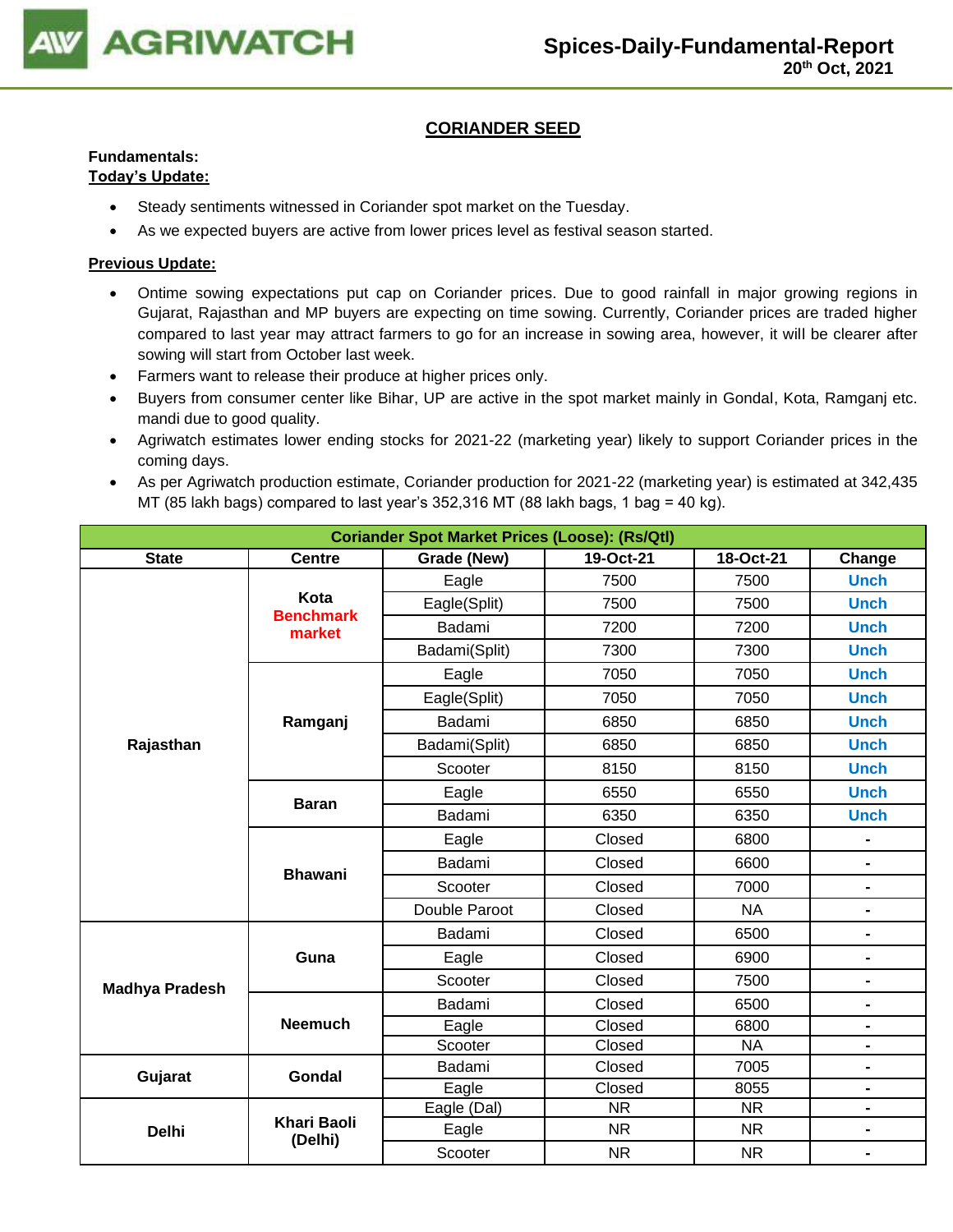

| Arrival & Off-take in bags (1 bag = 40 kg) |                |               |           |           |        |  |  |
|--------------------------------------------|----------------|---------------|-----------|-----------|--------|--|--|
| <b>State</b>                               |                | <b>Centre</b> | 19-Oct-21 | 18-Oct-21 | Change |  |  |
|                                            | Kota           | Arrival       | 900       | 400       | 500    |  |  |
|                                            |                | Offtake       | 900       | 400       | 500    |  |  |
|                                            | Ramganj        | Arrival       | 4000      | 3500      | 500    |  |  |
| Rajasthan                                  |                | Offtake       | 4000      | 3500      | 500    |  |  |
|                                            | <b>Baran</b>   | Arrival       | 1500      | 1200      | 300    |  |  |
|                                            |                | Offtake       | 1500      | 1200      | 300    |  |  |
|                                            | <b>Bhawani</b> | Arrival       | Closed    | 150       |        |  |  |
|                                            |                | Offtake       | Closed    | 150       |        |  |  |
|                                            | Guna           | Arrival       | Closed    | 1500      |        |  |  |
|                                            |                | Offtake       | Closed    | 1500      |        |  |  |
| <b>Madhya Pradesh</b>                      |                | Arrival       | Closed    | 800       |        |  |  |
|                                            | <b>Neemuch</b> | Offtake       | Closed    | 800       |        |  |  |

## **NCDEX-FUTURES MARKET**

| <b>Coriander</b> |          |                          |       |       |              |               |             |       |                          |
|------------------|----------|--------------------------|-------|-------|--------------|---------------|-------------|-------|--------------------------|
| <b>Contract</b>  | $+/-$ \$ | Open                     | High  | Low   | <b>Close</b> | <b>Volume</b> | Vol. Change | Οl    | OI Change                |
| <b>Oct-21</b>    | $- -$    | $\sim$ $\sim$            | $- -$ | $- -$ | $- -$        | $- -$         | $-$         | $- -$ | $- -$                    |
| <b>Nov-21</b>    | $- -$    | $\sim$ $\sim$            | $- -$ | $- -$ | $- -$        | $- -$         | $- -$       | $- -$ | $\overline{\phantom{m}}$ |
| <b>Dec-21</b>    | $- -$    | $\overline{\phantom{a}}$ | $- -$ | $- -$ | $- -$        | $- -$         | $- -$       | $- -$ | $- -$                    |

| <b>Spread</b> | <b>Oct-21</b> | <b>Nov-21</b>            | <b>Dec-21</b>            |
|---------------|---------------|--------------------------|--------------------------|
| <b>Basis</b>  | $ -$          | $\overline{\phantom{a}}$ | $\overline{\phantom{a}}$ |
| <b>Oct-21</b> | $- -$         | $- -$                    | $- -$                    |
| <b>Nov-21</b> | $ -$          | $\sim$ $\sim$            | $\overline{\phantom{a}}$ |

NB: Spread was done by taking Spot prices of Average quality prices at Kota. Basis = Spot prices– Near month futures

#### **NCDEX- STOCK POSITION**

| <b>Stocks</b>       | <b>Demat</b> | <b>In-Process</b> | Total          |  |
|---------------------|--------------|-------------------|----------------|--|
|                     | 18.10.2021   | 18.10.2021        | 18.10.2021     |  |
| <b>Baran</b>        | -            |                   | $\blacksquare$ |  |
| Gondal              | 1297         |                   | 1297           |  |
| Kota                | 819          | 135               | 954            |  |
| Ramganj             | -            |                   |                |  |
| $(0.122 \pm 0.011)$ |              |                   |                |  |

(**Quantity in MT)**

#### **NCDEX Coriander EED Wise Stock Position Qty in MT on 18 th Oct, 2021**

| <b>EED</b>   | <b>Gondal</b> | Kota  | Ramganj Mandi | Total |
|--------------|---------------|-------|---------------|-------|
| 10-Nov-21    | 397           | $- -$ | $- -$         | 397   |
| 10-Dec-21    | 659           | 10    | $- -$         | 669   |
| 10-Jan-22    | 170           | $- -$ | $- -$         | 170   |
| 10-Feb-22    | U             | 809   | $- -$         | 879   |
| <b>Total</b> | 1296          | 819   | $- -$         | 2115  |